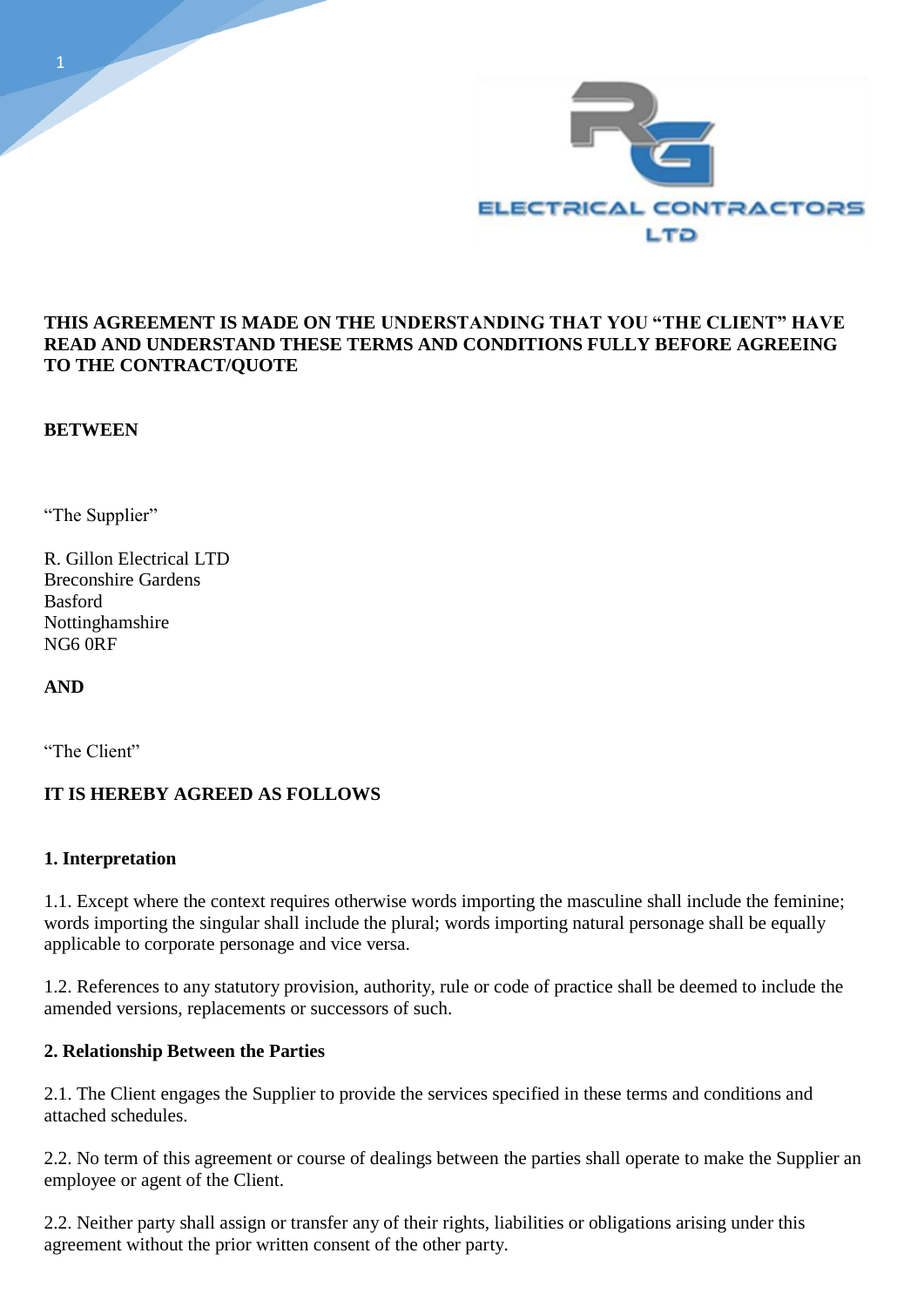# **3. The Quotation**

3.1. The Supplier shall provide to the Client a proposal for the services to be provided ("the Quotation") which shall set out:

*a)* The services which the Supplier will undertake for the Client.

*b)* The date or time period within which the service will be performed.

*c)* The costs which the Client shall be charged for the performance of the services including:

i. Any fees which the Supplier shall charge.

ii. Any disbursements or expenses which the Supplier will require the Client to meet (including but not limited to the costs of materials).

iii. Any VAT or tax element which will be payable by the Client.

The Quotation shall be attached to these terms and conditions as a schedule and where a contract is entered into between the Supplier and the Client, the Client will be deemed to have accepted the content of the Quotation in full

# **4. The Services and the Time and Manner of their Delivery**

4.1. The Supplier will provide such services to the Client as are set out in the Quotation.

4.2. The services will be provided to the Client within the timeframe specified in the Quotation.

4.3. Time frames and dates of delivery are provided for guidance only and the Supplier makes no guarantee that the services will be performed within the specified period. For the purposes of this agreement, time shall not be of the essence and the Supplier shall not be liable for any loss or damage suffered by the Client as a result of the delivery of services being delayed or postponed for any reason.

4.4. Any drawings, descriptions, plans, catalogues, promotional materials or concept designs are for the purposes of illustration only, and except where specified otherwise they are approximations and are not intended to be a full and exact representation of the services.

# **5. Payments**

5.1. The contract price is set out in the Quotation, which includes details of the charges which the Supplier will make for labour, materials and parts as well as any taxes or additional costs or expenses or disbursements which the Supplier may charge to the Client.

5.2. The intervals at which the Supplier may invoice the Client in respect of the whole or an installment of the contract price are set out in the Quotation.

5.3. Notwithstanding 5.1 and 5.2 above, the Supplier may vary the contract price from the amount set out in the Quotation where he has provided services which are different or in addition to those set out in the Quotation either at the specific request of the Client or because he has been required to complete additional work which was not anticipated at the time the Quotation was made, or because of market fluctuations in the price of materials.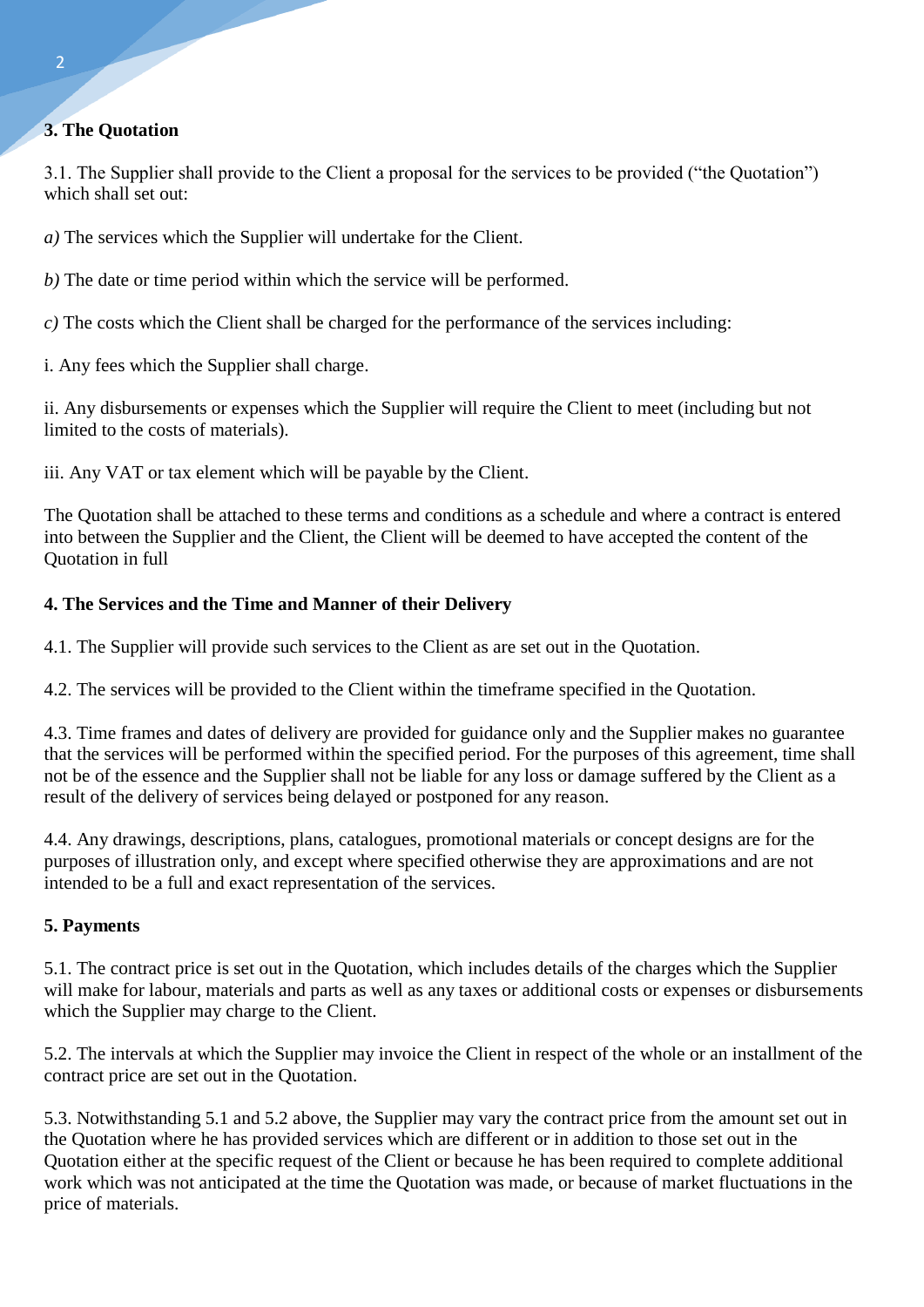5.4. The Client agrees:

*a)* Not to withhold any sums due to the Supplier.

*b)* To settle all invoices raised by the Supplier within the agreed upon timescales outlined within the contract.

*c)* To pay to the Supplier interest at a rate of 35% percentage per annum above the Bank of England base rate on any payments which are not settled in accordance with section 5.3(b) and 5.4(b).

*d*) To pay to the Supplier such costs and expenses as he may incur in recovering payment from the Client where the Client fails to make payment in accordance with these terms and conditions. Including a late payment charge of £100 for invoices under £1000.00 and £250 for invoices over £1001.00-£2500 and £500 for invoices £2501.00 plus.

### **6. Cancellation**

In accordance with the *Cancellation of Contracts Made in a Consumer's Home or Place of Work etc Regulations (2008)*, and where the Client is a consumer within the meaning of section 12 of the *Unfair Contract Terms act 1977*, the Client may cancel this contract within 7 calendar days of signing this agreement and shall be entitled to a full refund of any monies paid to the Supplier, less an amount representing any reasonable administration costs which the Supplier has incurred. Any cancellation outside this period will not entitle the Client to a refund of any monies paid.

### **4. Client's Obligations**

4.1. The Client shall be responsible for the correctness of all measurements for products or materials which he gives to the Supplier. Where these measurements are not correct and accordingly materials or products which are ordered or provided by the Supplier are the wrong size, the Client shall bear the expense of rectifying this.

4.2. The Client shall co-operate with the Supplier as may be necessary to facilitate this agreement, including but not limited to:

*a)* Permitting the Supplier access to the property or location in which the services are to be supplied ("the Site") and assuring that such access is appropriate and adequate.

*b)* Providing for the Supplier such facilities as may be necessary in order to allow him to complete the services.

*c)* Following the Supplier's reasonable instructions relating to safety and the state of work which has recently been completed by the Supplier or is in the process of being completed or to the state of the Site in general, including directions and restrictions on appropriate usage, care and maintenance.

4.3. Unless the Quotation specifies otherwise, the Client will be responsible for any cleaning and redecorating which is necessary to the Site after the Supplier has completed the agreed services (with the exception of the removal of waste materials, which shall be the responsibility of the Supplier as set out in 7.4, below).

4.4. Where the Supplier stores or keeps any materials or equipment on Site, the Client shall be responsible for the security and safety of such and shall account to the Supplier for any loss or damage.

4.5. The Client shall be responsible for any permissions, licences or consents which are necessary in order for the services to be provided. The Client warrants that he has applied for and obtained all such necessary permissions, licence or consents prior to contracting the Supplier.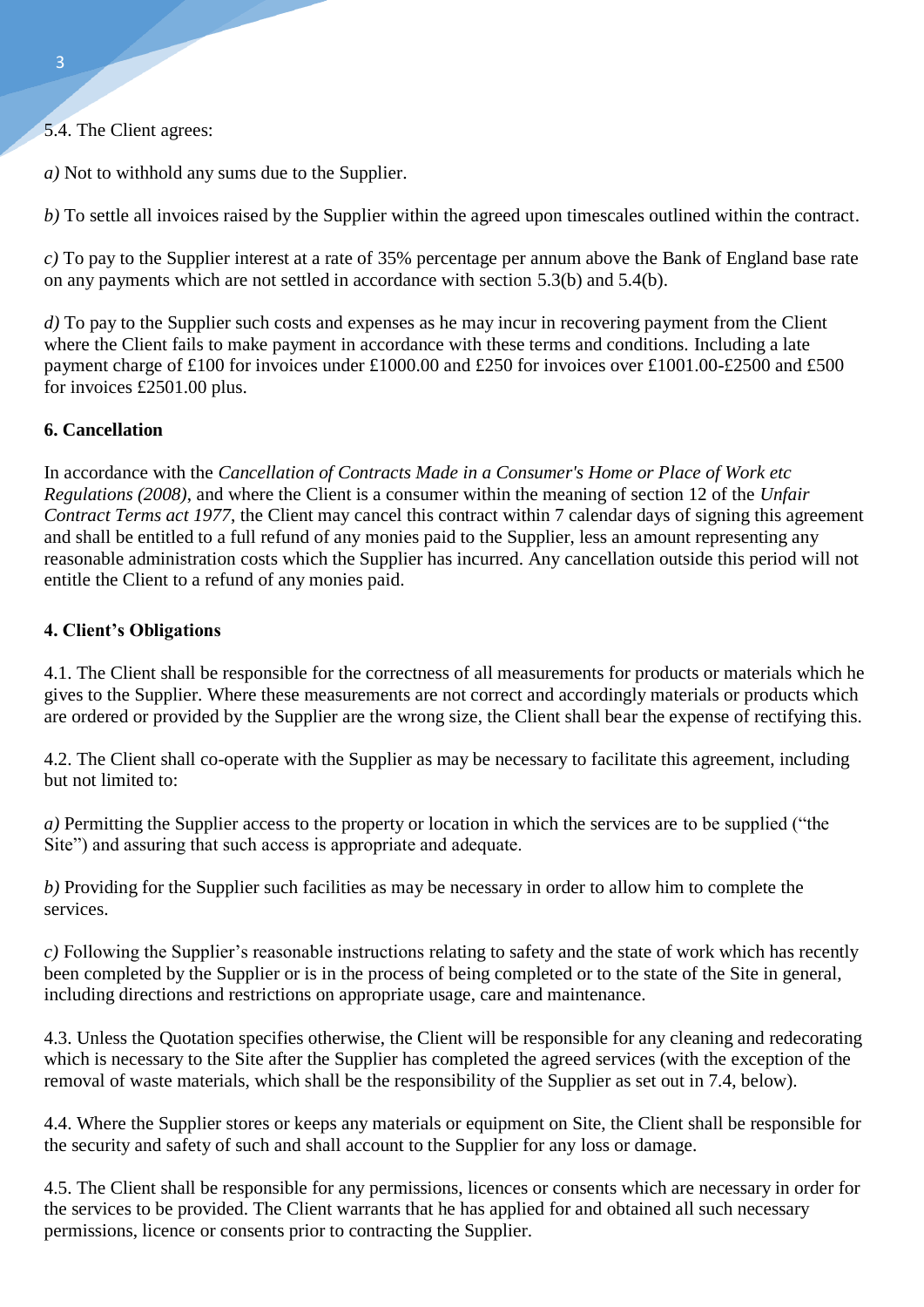4.6. The Client shall clear the site of all furniture and property prior to the Supplier commencing work. This includes any old kitchen units or fixtures, except where the Quotation specifically provides that the Supplier will remove these.

# **5. Supplier's Obligations**

5.1. The Supplier shall perform all duties, services and obligations under this contract with reasonable care and skill and to a reasonable standard. He shall comply with all relevant codes of practice and statutory or regulatory requirements.

5.2. Whilst the Supplier shall take all reasonable steps to match his work to existing colours, finishes or other aesthetics (as the Client may direct) he cannot guarantee any such match.

5.3. The Supplier shall take all reasonable care with the Client's property, including taking reasonable steps to protect the Client's furnishings and wall and floor coverings during the provision of the services but cannot take responsibility for any damage which is caused.

5.4. The Supplier shall be responsible for managing and arranging the safe and lawful disposal of any waste materials which are generated or removed from the Client's property as a result of the provision of the services.

5.5. The Supplier shall at all times hold a valid employer and public liability insurance policy and shall hold and keep up to date any and all licences or permits as may be required in order to provide the services.

# **4. Property Rights and Assumption of Risk**

4.1. Any property rights, title or ownership in any property or materials which are used by the Supplier in providing or delivering the service shall remain with the Supplier until the Client has made payment in full in accordance with these Terms and Conditions.

4.2. Risk in and responsibility for any products or materials which are used in the supply, performance or delivery of the services shall pass from the Supplier to the consumer

*a)* Where the Supplier is responsible for delivering the products or materials to the Client, upon delivery; or

*b)* Where the Supplier is not responsible for delivery, at the moment the products or materials leave the Supplier's premises.

# **5. The Guarantee**

5.1. The Supplier provides to the Client, in addition to any statutory rights which the Client may have, a guarantee that the services provided under this contract shall be free from defective or flawed materials or workmanship for a period of 12 months from the completion of the services, notwithstanding that this guarantee shall not apply to:

*a)* Defects or flaws which are as a result of any misuse, failure to adequately and properly maintain, neglect or failure to follow instructions or recommendations on the part of the Client.

*b)* Any defect or flaw which is caused by mechanical or chemical damage (which is not in itself a result of some defect in the workmanship or materials) and which arises after risk in the property has passed to the Client.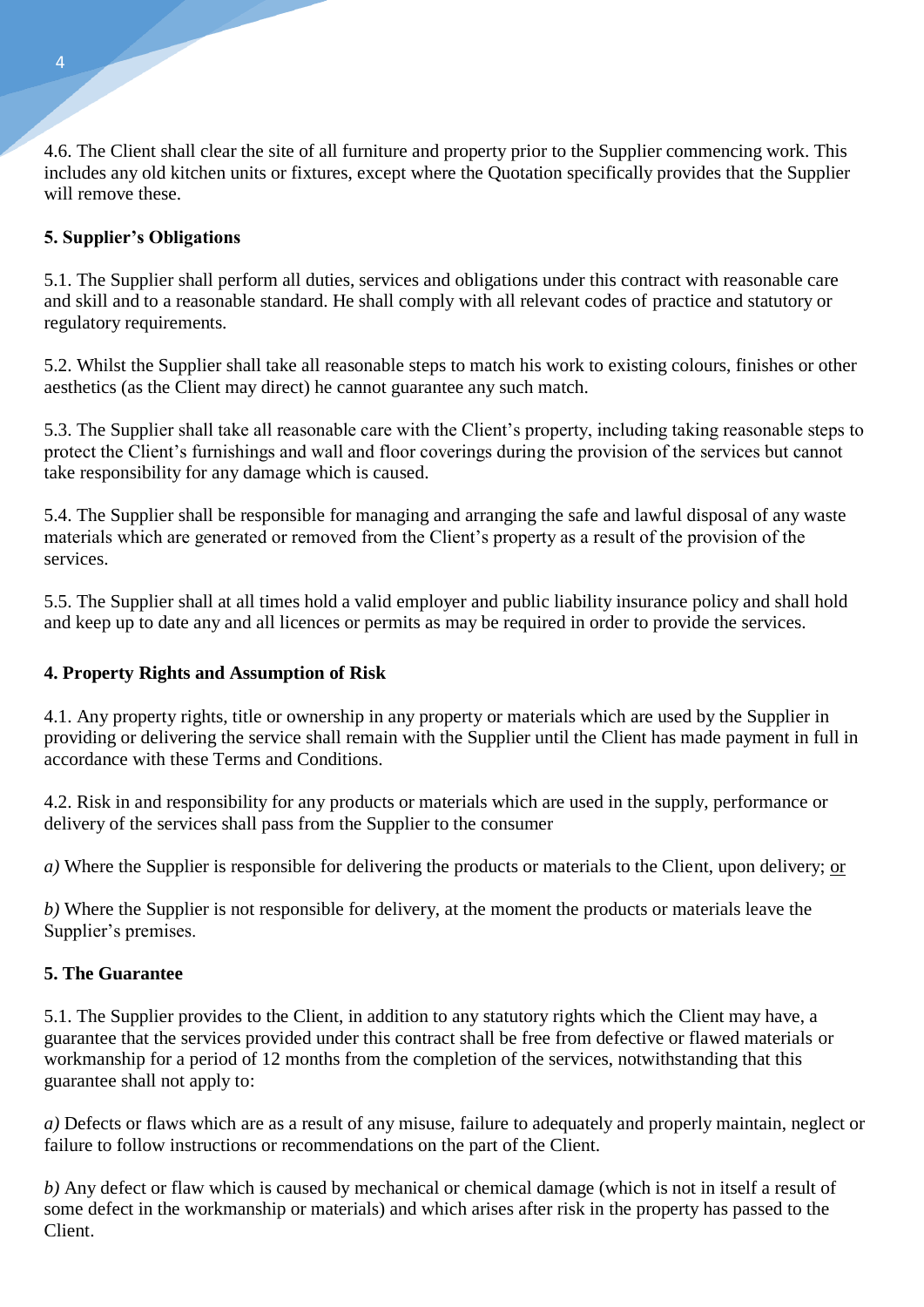5.2. The Supplier shall, at his sole discretion, determine the manner in which he will satisfy this guarantee, whether by repairing re-performing or replacing the services or by refunding to the Client all or part of the monies which have been paid.

5.3. Where the Client considers that the services are defective upon delivery or performance then he shall notify the Supplier of this within days, failing which he shall not be entitled to claim the benefit of this guarantee.

5.4. This guarantee shall not become effective until the Client has paid the Supplier in full, failing which the Client shall not be entitled to claim the benefit of this guarantee.

### **6. Termination**

6.1. This agreement shall continue until the services (or any mutually agreed addition, extension or variation thereof) have been provided, or until terminated in accordance with the below.

6.2. Without prejudice to the above this agreement may be terminated immediately where any of the following circumstances arise:

*a)* Either party commits a serious breach or persistent breaches of this agreement including but not limited to the non-performance, neglect or default of any of his duties as outlined herein (including a failure on the part of the Client to make payment within agreed timescales) and after notice of this breach has been given to the defaulting party it remains unremedied and unrectified 7 days after such notice.

*b)* Either party commits a breach of this agreement which cannot be remedied.

*c)* Either party becomes insolvent or enters into a CVA or IVA or ceases to carry on the whole or substantially the whole of its business.

6.3. Either party becomes threatening or abusive towards the other, this includes but is not limited to threatening conversations, emails/messages, swearing or threatening behaviour and body language, physical violence towards the supplier/client.

6.4. Upon termination of this agreement the Client shall pay to the Supplier such sums as may represent work done and expenses incurred up to and including the date of the termination.

6.5. Any right to terminate this agreement shall be without prejudice to any accrued rights or liabilities arising out of this agreement which are in existence at the date of termination.

#### **4. Disclaimers and Exclusions**

4.1. The Supplier shall not be responsible in any circumstances to the Client or any third party for any loss of profit or indirect or consequential economic damage or loss, howsoever caused, whether as a result of negligence, misrepresentation, breach of contract or otherwise.

4.2. Nothing in the forgoing shall be read as restricting or limiting in any way the Supplier's liability for death or personal injury.

#### **5. Indemnity**

The Client shall indemnify the Supplier against any loss or damage which results from the Client's breach of this agreement or failure to abide by any of its terms.